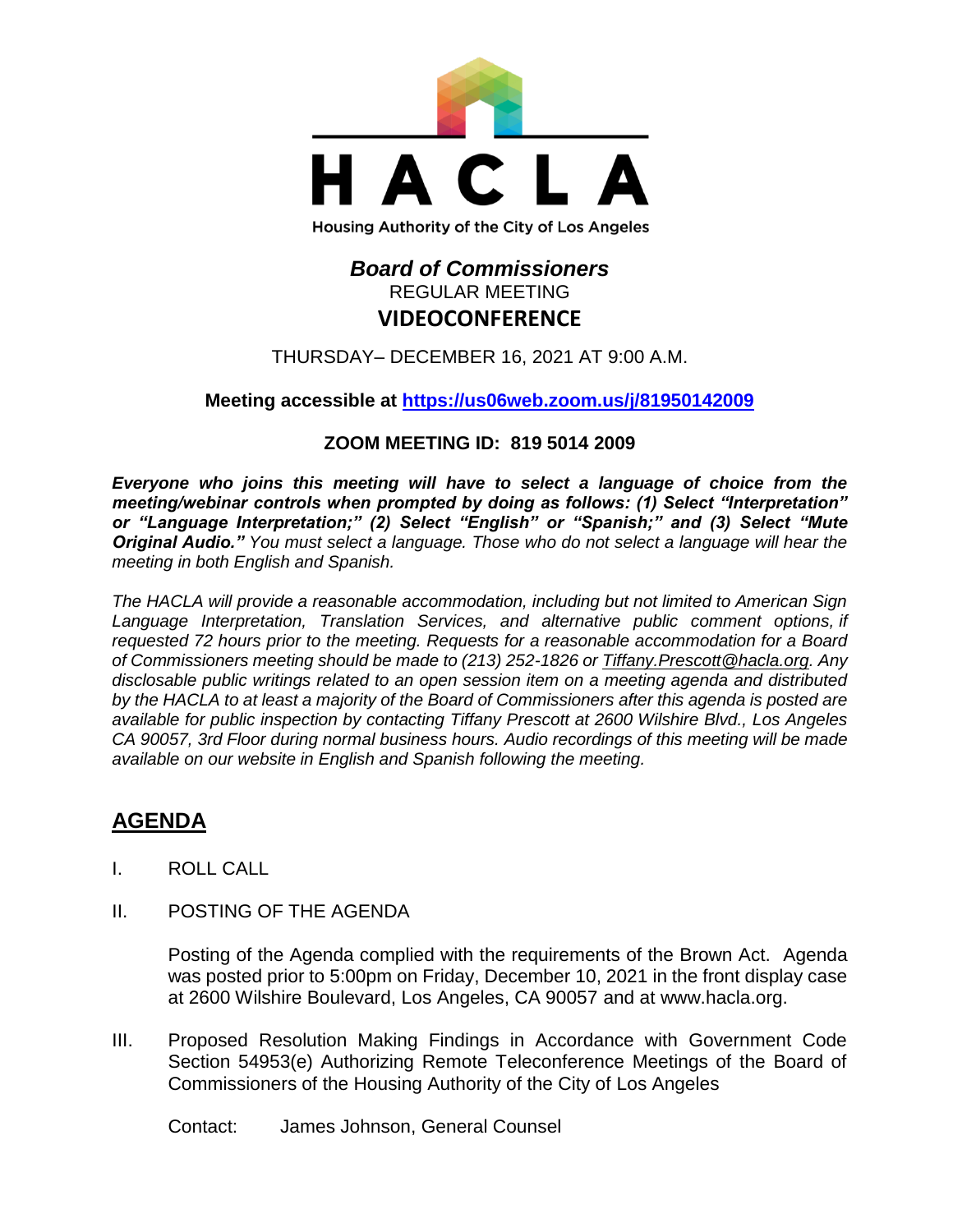#### IV. SPECIAL ORDER OF BUSINESS

1. Recognition of Retirees

|                         | <b>Years of Service</b> |                       | <b>Years of Service</b> |
|-------------------------|-------------------------|-----------------------|-------------------------|
| <b>Lester Sells</b>     | 37                      | Pamela Paige          | 22                      |
| <b>Lynelle Scott</b>    | 36                      | Jose Acevedo          | 20                      |
| Angela Simon            | 33                      | Donna Broadnax        | 20                      |
| <b>Efrain Contreras</b> | 30                      | <b>Wendell Taylor</b> | 20                      |
| <b>Trung Quach</b>      | 30                      | <b>Ebony Wright</b>   | 19                      |
| Osita Nwabuzor          | 29                      | <b>Mary Purvis</b>    | 19                      |
| Gayane Melkonyan        | 28                      | James Smith           | 15                      |
| Elenita Samoza          | 27                      | Hugo Orrego           | 15                      |
| <b>Paulette Miskell</b> | 25                      | Zendra Jackson        | 14                      |
| <b>Gail Gillispie</b>   | 24                      |                       |                         |

V. PUBLIC COMMENT INSTRUCTIONS

#### **\****Please note special Videoconference Public Comment Instructions*

MEMBERS OF THE PUBLIC WHO WISH TO SPEAK ON ANY ITEM MAY PROVIDE COMMENTS VERBALLY DURING THE VIDEOCONFERENCE OR IN WRITING VIA EMAIL

- 1. **ORAL PUBLIC COMMENTS** WILL BE ACCEPTED DURING THE VIDEOCONFERENCE MEETING. TO SUBMIT ORAL PUBLIC COMMENT, YOU WILL NEED TO DOWNLOAD THE ZOOM ONLINE MEETING PLATFORM AVAILABLE AT WWW.ZOOM.COM OR CONNECT TO THE MEETING IN-BROWSER.
- If using a web browser, make sure you are using a current, up-to-date browser: Chrome 30+, Firefox 27+, Microsoft Edge 12+, Safari 7+. Certain functionality may be disabled in older browsers including Internet Explorer.
- OR, if using a smart phone, download the ZOOM application onto your phone from the Apple Store of Google Play Store and enter the meeting ID.
- Zoom requests that you enter a first and last name, which will be visible online and will be used to notify you that it is your turn to speak.
- When the Board Chair calls for the item on which you wish to speak, click on "Raise Hand" (or dial \*9 if using your phone for audio). Speakers will be notified shortly before they are called to speak by the Board Secretary. Mute all other audio before speaking, as using multiple devices can cause audio feedback.
- When called upon, unmute yourself using the screen controls (or dial \*6 if using your phone for audio). Please limit your remarks to two minutes. After the comment has been given, the microphone for the speaker's Zoom profile will be muted.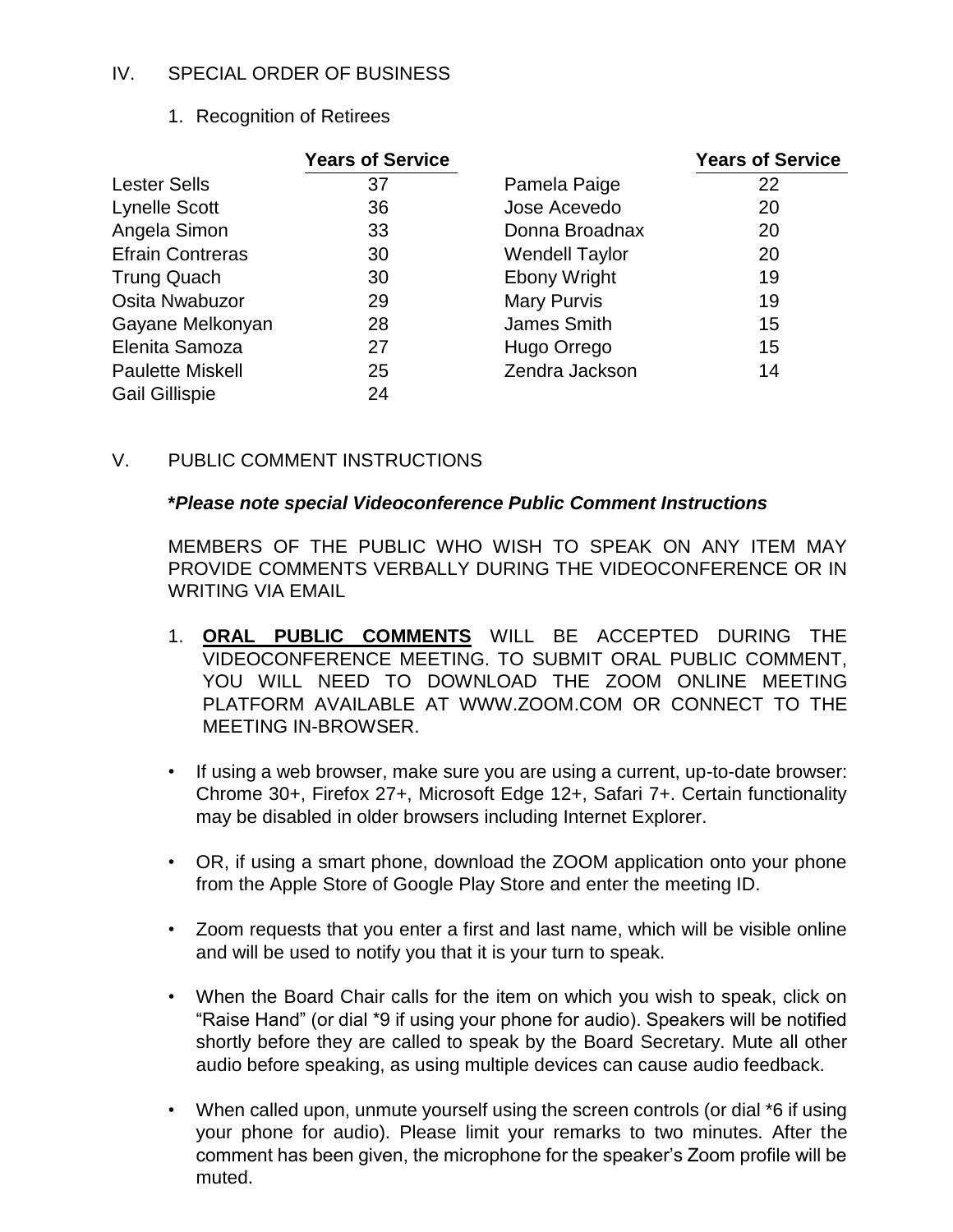- Any person that does not adhere to the Public Comment Instructions provided herein will be dismissed from the meeting. The purpose of public comment is to allow the public to address the Board and the Board is interested in hearing from members of the public, stakeholders, and interested parties. However, speakers are asked to exercise courtesy and consider the rights of other speakers by adhering to the Special Teleconference Public Comment Instructions and if possible, refrain from unnecessary interruptions or repetition in their comments.
- We ask that you only connect to the meeting using the App or In-Browser due to interpretation and language setting limitations.

### **ZOOM MEETING ID: 819 5014 2009**

2. **WRITTEN PUBLIC COMMENTS** MAY BE SUBMITTED TO THE BOARD SECRETARY BY EMAIL AT TIFFANY.PRESCOTT@HACLA.ORG. Although it is preferred for written comments to be submitted by Wednesday, December 15, 2021 at 12:00 P.M., we will accept written comments up to and during the meeting. Please make sure your email includes name, agenda item number, and address/organization for who you represent. We also ask that all comments be limited to 500 words or less. The secretary will provide all written comments to the Board for review and read each public comment into the record at the time the item is considered.

#### VI. PRESIDENT AND CEO ADMINISTRATIVE REPORT

1. Monthly Oral Report

#### VII. CLOSED SESSION

Conference with Labor Negotiator Pursuant to Government Code § 54957.6

Agency Designated Representative: Annie Markarian, Director of Labor and Employee Relations

Employee Organizations: American Federation of State, County and Municipal Employees Local 143; Council for Housing Professionals – Administration; Council for Housing Professionals – Management; Los Angeles County Building and Trades Council; and Service Employees International Union, Local 721

Unrepresented Employees: All HACLA non-represented and at-will employees

#### VIII. BOARD BUSINESS ITEMS

- A. Items for Discussion
	- 1. Proposed Resolution Approving and Adopting Revisions to the Successor Memorandum of Understanding Between the Housing Authority of the City of Los Angeles and the American Federation of State, County and Municipal Employees Local 143, and Authorizing the President and CEO and/or His Designee to Execute the Memorandum of Understanding Once the Approved Changes Have Been Incorporated

Contact: Annie Markarian, Director of Labor & Employee Relations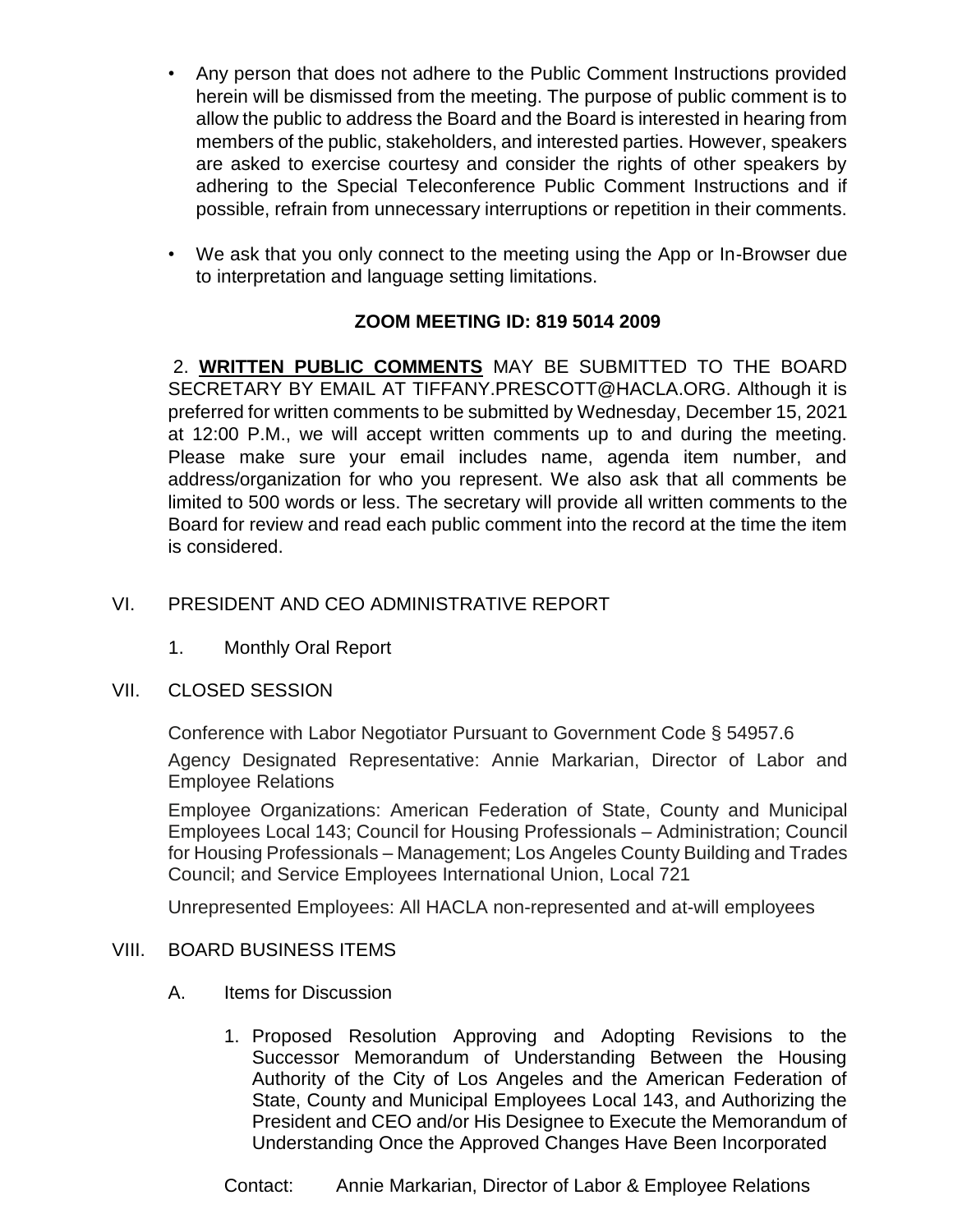2. Proposed Resolution Approving and Adopting Revisions to the Successor Memorandum of Understanding Between the Housing Authority of the City of Los Angeles and the Service Employee International Union Local 721, and Authorizing the President and CEO and/or His Designee to Execute the Memorandum of Understanding Once the Approved Changes Have Been Incorporated

Contact: Annie Markarian, Director of Labor & Employee Relations

3. Proposed Resolution Approving and Adopting Revisions to the Successor Memorandum of Understanding Between the Housing Authority of the City of Los Angeles and the Los Angeles County Building and Trades Council, and Authorizing the President and CEO and/or His Designee to Execute the Memorandum of Understanding Once the Approved Changes Have Been Incorporated

Contact: Annie Markarian, Director of Labor & Employee Relations

- 4. Proposed Resolution Approving and Adopting Revisions to the Pay and Benefit Plan for Non-Represented and At-Will Employee Classifications, and Authorizing the President and CEO and/or His Designee to Implement Said Changes
- Contact: Annie Markarian, Director of Labor & Employee Relations
- 5. Proposed Resolution Authorizing the Chairperson and the President and CEO to Adopt Revisions to the Section 8 Administrative Plan
- Contact: Carlos VanNatter, Director of Section 8
- 6. Proposed Resolution Authorizing the President and CEO, or Designee, to Accept the FY 2021 Choice Neighborhoods Planning Grant Awarded by the U.S. Department of Housing and Urban Development ("HUD") in the Amount of \$450,000 to Support the Development of a Neighborhood Transformation Plan for the William Mead Homes Public Housing Community and Surrounding Hope Corridor Neighborhood, and to Execute and Submit All Necessary Documents, Including Any Agreements and Various Certifications as Required by HUD to Initiate Work Under the Award

Contact: Jenny Scanlin, Chief Strategic Development Officer

7. Proposed Resolutions Approving the Acquisition of the Following Two (2) Real Property Assets at Fair Market Value: (1) 916 N Alvarado Street, Los Angeles, California 90026, for \$11,272,500, and (2) 14949 Roscoe Blvd, Los Angeles, California 91402, for \$10,000,000, in Response to the California Department of Housing and Community Development's ("HCD") Notice of Funding Availability for the Homekey Program in Partnership with the City of Los Angeles; Approving and Authorizing the Execution and Delivery of All Related Documents, Certificates and Agreements, Including Purchase and Sale Agreements, and HCD Standard Agreements; Making a Determination That These Acquisitions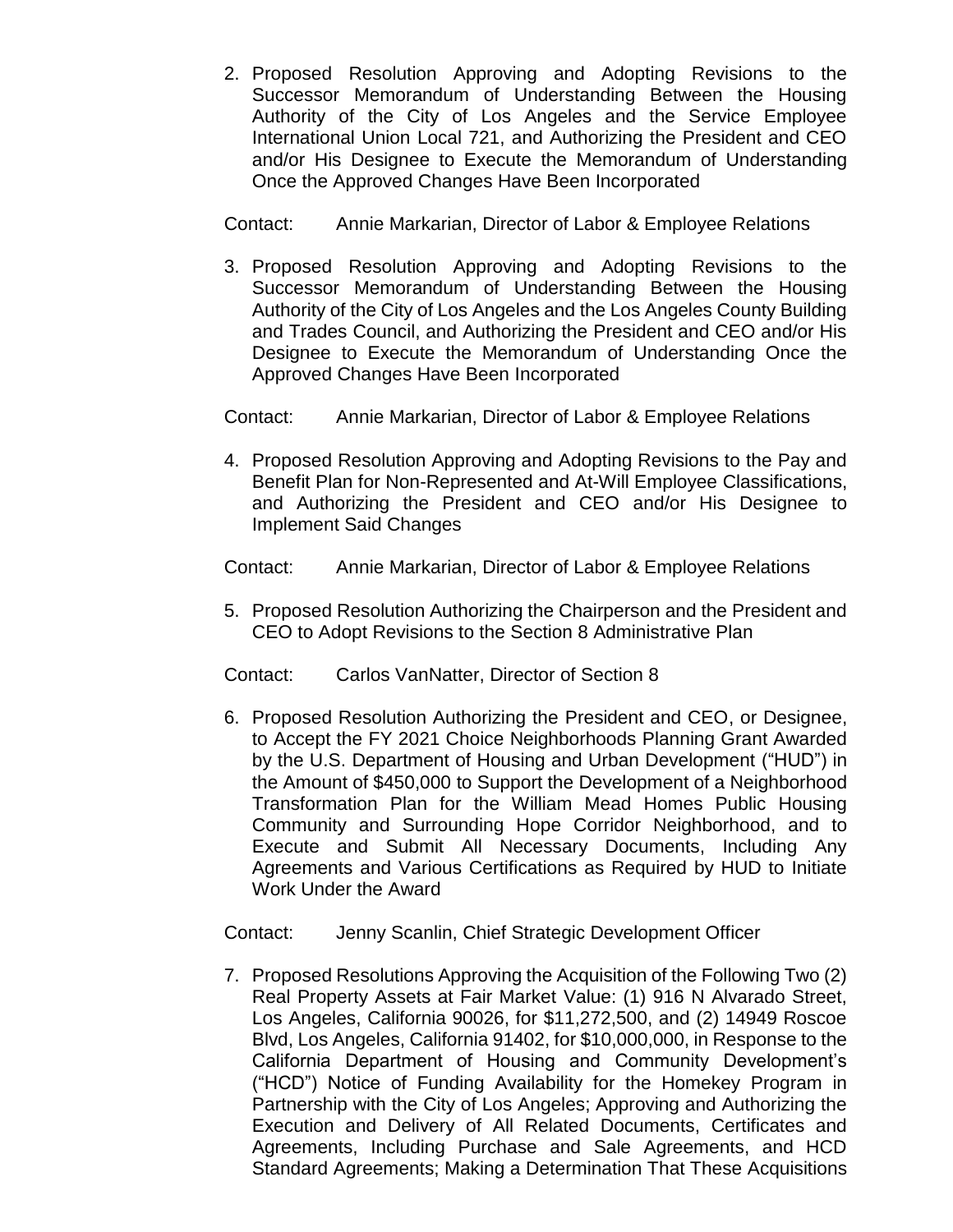are Exempt from Environmental Review Under the California Environmental Quality Act; and the Undertaking of Various Actions in Connection Therewith

Contact: Geoffrey Moen, Director of Development

8. Proposed Resolution of the Board of Commissioners of the Housing Authority of the City of Los Angeles Naming and Appointing Three (3) Members to the Board of Directors for the Los Angeles LOMOD **Corporation** 

Contact: Connie Loyola-Calumnag, Director of Los Angeles LOMOD

B. Consent Items

Routine business items are assigned to the consent agenda. These items will be approved by the Board in one motion. A Commissioner may request any consent agenda item be removed, discussed or acted upon separately. Items removed from the consent agenda for separate action will be considered in the "Excluded Consent Items" section below.

- 1. Proposed Resolution Approving and Adopting the Fiscal Year 2022 Consolidated Operating and Capital Project Budgets, Authorizing the President and CEO, or Designee, to Execute Any Required Budget Documents, Including the Conventional Public Housing, Section 8 Program, and L.A. LOMOD Annual Contributions Contracts as Amended, and to Invest Housing Authority Funds Not Required for Immediate **Necessities**
- Contact: Marlene Garza, Chief Administrative Officer
- 2. Proposed Resolution Authorizing the President and CEO, or Designee, to Execute Contracts for Environmental Abatement Services Pursuant to Awards Under RFP HA-2021-158 with the Following Four Vendors: 1) Westcor Environmental, Inc., 2) Quality Environmental, Inc., 3) Resource Environmental, Inc., and 4) Asbestos Instant Response, Inc., each for a One-Year Contract Term with Four One-Year Options to Extend in Amount Not-to-Exceed \$5,000,000, for a Total Contracting Amount of \$20,000,000
- Contact: Marisela Ocampo, Director of Housing Services
- 3. Proposed Resolution Approving the Tenth Amendment to the Project-Based Section 8 Contract Administration Annual Contributions Contract & Authorizing the President of the Los Angeles LOMOD Corporation to Execute the Amendment
- Contact: Connie Loyola-Calumnag, Director of Los Angeles LOMOD